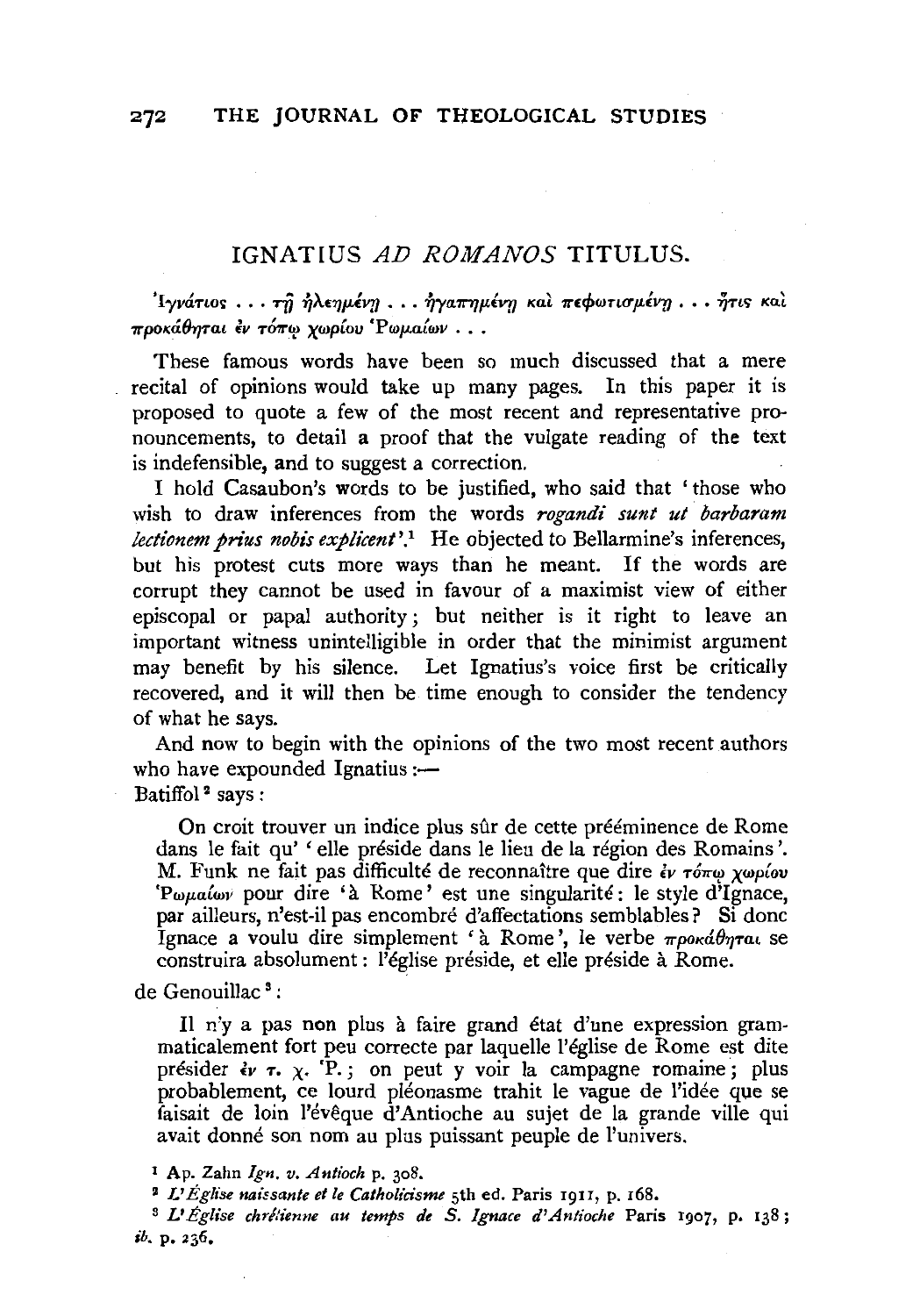**·And** again:

**n** faut admettre d'une part que *xwpfov* ne signifie pas !'empire et n'ajoute ici rien à l'idée, de l'autre que *le rome* ne limite pas l'autorité mais indique le lieu de son siège.

These explanations are not satisfactory. Are we seriously asked to imagine that Ignatius did not know that Rome was a town? Was he so illiterate as to picture the Romans living *κατα κώμας* in the Campagna? Ignatius in the rôle of Tityrus, and even more rustic than he, is an absurdity. And is not to say that *xwpfov* 'adds nothing to the idea' tantamount to saying that the word is unmeaning?

. But where a word or words are proved and admitted to be unmeaning the function of criticism is either to emend or to obelize : not to say, as Funk says, (p. 212) *interpretatio mediocris magis mihi placet quam mutatio textus speciosissima.* These are the 'words of dogged unreason. What is this but to decree the copyists' infallibility? Mediocris inter*pretatio I* Ignatius need not be credited with having written sense as long as it be not pure and arrant nonsense. Such a doctrine, gravely parroted as it has been for the last half century, is the abdication of criticism. On this principle texts may be edited by office-boys.

How then is the problem to be attacked? I select  $\chi_{\omega\rho}$  as the *faible* of the phrase, and first write the phrase without it :

 $\tilde{\eta}$ τις και προκάθηται έν τόπω . . . 'Ρωμαίων. Now προκάθησθαι usually has a gen. case defining the sphere of 'presidency': e. g. Ign. *ad Magn.*  vi I (p. 194) the bishop is  $\pi \rho$ oka $\theta \eta$ μενos και των πρεσβυτέρων . . . και *Twv oiaKovwv.* This was admitted as long ago as Voss (Zahn *op. cit.*  p. 309); but it seems that Meibom was the only scholar who saw that we have such a genitive here in the word *'Pwµa{wv.* Such an expression will be quite analogous to προκαθεζομένη της έψας πόλις &c. (quoted by Funk). There is no difficulty in describing the Church of Rome as ' presiding over the Romans'—provided that  $\partial v \tau \partial \tau \varphi$  can be accommodated in connexion with the (hypothetically) lost word.

Upon this lost word two lines of probability must converge:  $(i)$  the palaeographical, and (2) the logical, according to the sense of the context and the practice of the author or the language. In order to this, I subjoin an exhaustive examination of the usage of  $\tau$ *ó* $\tau$ *os* in the *Patres Apostolici*,<sup>1</sup> which while evincing the impossibility of  $\partial v \to \partial \pi \omega$  *xwplov* will in probability indicate what kind of word the phrase desiderates.

1. In general: *place, locality.* 

*<u></u>εν παντί τόπω Martyr. Polyc. xix p. 302. ov πανταχού... αλλ' ή εν* '1£pov<raA~JL *JLOVYJ KUK£L* of: *OVK lv 7raV'Tt 'T.* I *Clem. ad Cor.* xii p. II 2.

**<sup>l</sup>**For convenience, the reference is given by the paging of Funk's edition ( *Tubingae* 1878).

VOL. XIX T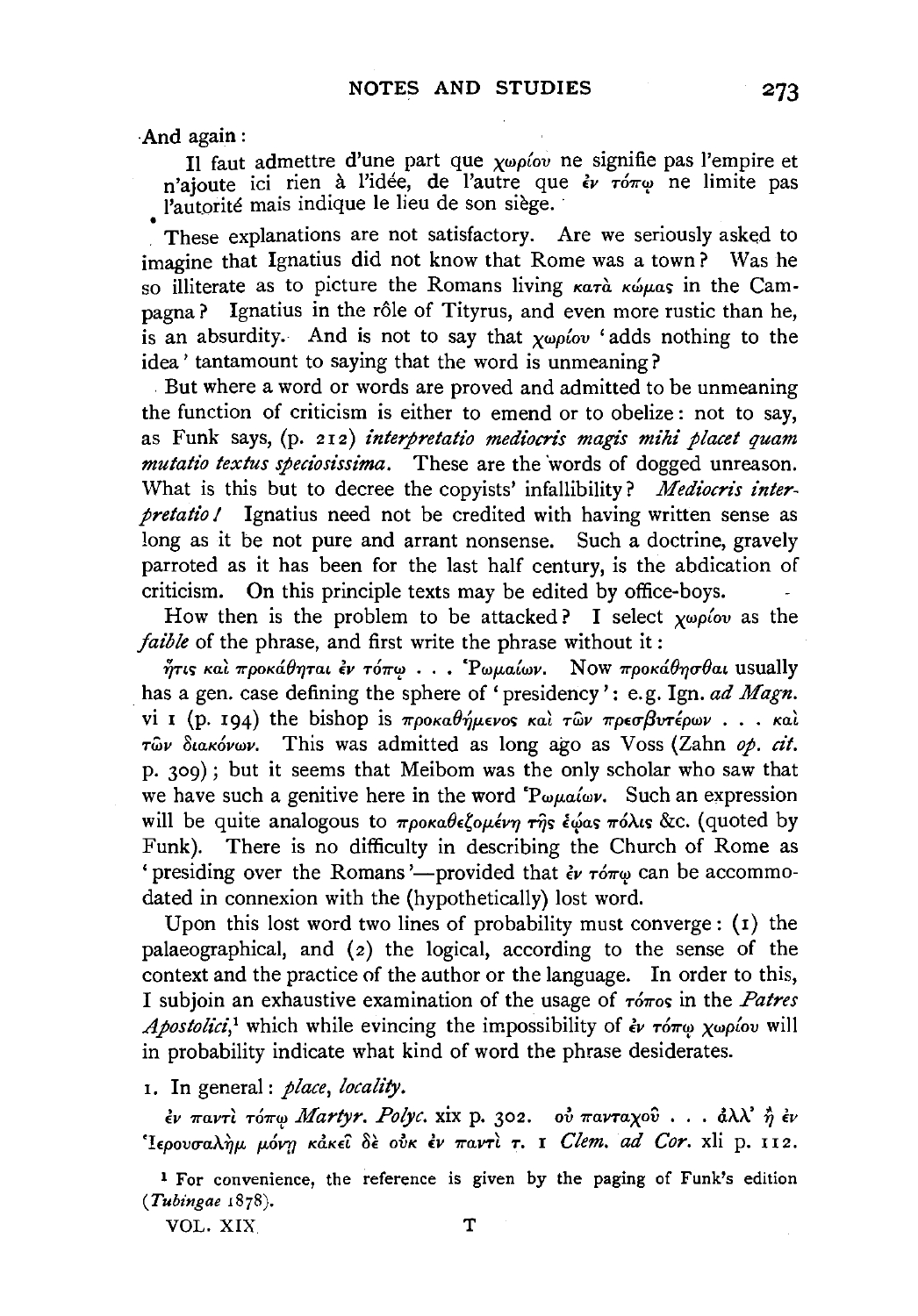$\frac{1}{2}$ ν δ' δ τόπος κρημνώδης και άπερρωγώς... Past. p. 336. άποφέρει είς τον αύτον τόπον όπου και πέρυσι 344. ελθών ούν είς τον τ. ib. εξελεξάμην τ. καλόν άνακεχωρηκότα πρίν δε... είπειν τον τ. ib. εγενόμην είς τον άγρον ... και ήλθον είς τον τ. ib. ίδων μηδένα όντα έν τω τ. ib. ο είς τα δεξια μέρη τ. άλλων έστίν 354. έτέρω δε τόπω αρμόσουσιν 366. σπανίως δε δδεύεται δ τ. 378. και ούκ είδον ποίω τ. άπηλθεν 384. τρυφώντα έν τ. ένί 466. εν τ. ένι βοσκόμενα 468. είς τινα τ. κρημνώδη ib. ήλθομεν είς τον τ. 486. είς τον ίδιον τ. όθεν ήνέχθησαν 506. ήρμένων και είς τ. ίδιον  $\hat{a}\pi$ οτεθειμένων 508.  $\hat{\eta}\lambda\theta$ ομεν είς τὸν τ. οὗ κεκαθίκαμεν ib. And amongst the rest two may be singled out in which the word is used for a local determination of the Church, a church in the narrower sense: μακαρίσας την έν έκείνω τω τ. των άδελφων άγάπην Martyr. Ign. v p. 260. πάσαις ταίς κατά πάντα τ. της άγίας και καθολικής εκκλησίας παροικίαις Martyr. Polyc. tit. p. 282.

2.  $\tau$ ó $\tau$ os = room, a sufficient place, an assigned place.

ούκέτι έχουσιν τ. άλλ' έσονται έκβολοι p. 362. επηρώτησα... εί έστιν αύτοῖς μετάνοια καὶ ἔχουσιν τ, εἰς τὸν πύργον τοῦτον 366, μετὰ γὰρ τὸ τελεσθήναι τον πύργον... ούχ έξετε τ. 370. μη έχον τον τ. καθαρόν, και ζητεί αποστήναι έκ του τ. πνίγεται γάρ... μη έχον τ. 400. μη έχων τ. που είσέλθη... Έρχεται ούν... και έχων τ. είσπορεύεται... 436. Γνα και ή σάρξ... σχή τ. 462. πως δύνανται τον αύτον τ. πληρώσαι; 512. είς τον ίδιον τ. 522. δ τόπος αύτων μετά των άγγέλων έστίν 548; and, metaphorically,  $\tau$ όπος = copia, potestas: μετανοίας τόπον έδωκεν ο δεσπότης I Clem. ad Cor. vii p. 70.

3. Certain special senses :-

(i)  $\tau$ *o* $\tau$ *os* = *heaven*, *a place in heaven*.

ούκ εύλαβούνται μή τις αύτούς μεταστήση άπό του ίδρυμένου αύτοις τ. 1 Clem. ad Cor. xliv p. 116. πόθεν εκλήθημεν και ύπο τίνος και είς δν τ. 2 Clem. ad Cor. i p. 144. μαρτυρήσας επορεύθη είς τον όφειλόμενον τ. της δόξης I Clem. ad Cor. v p. 68. είς τον άγιον τ. επορεύθη ib. είς τον όφειλόμενον αύτοις τ. είσι παρά τω κυρίω Polyc. ad Phil. ix p. 276. ή ούν όδος του φωτός έστιν αύτη· έάν τις θέλων όδον όδεύειν έπι τον ώρισμένον τ.  $\sigma \pi \epsilon \omega \sigma \eta$ ... *Epist. Barn.* xix p. 52. Uniquely  $\chi \omega \rho \sigma s$  stands for  $\tau \omega \sigma s$  in a similar phrase I Clem. ad Cor. 1 p. 124.

(ii)  $\tau$ *o* $\tau$ *os* = *a place or passage in a book.* 

έν έτέρω τ. λέγει ούτως 1 Clem. ad Cor. viii p. 72; ib. xxix 96. πάντα τ. έψηλαφήσαμεν ύπομιμνήσκοντες ib. 1xii p. 140.

(iii)  $\tau$ *o* $\tau$ os = *dignitas*, *place in a hierarchy*.

τώ γαρ άρχιερεί ίδιαι λειτουργίαι δεδομέναι είσιν και τοίς ιερεύσιν ίδιος ο τ. προστέτακται ... I Clem. ad Cor. xl 110. τ. μηδένα φυσιούτω Ign. ad Smyrn. vi p. 238. εκδίκει σου τον τ. έν πάση επιμελεία ... Ign. ad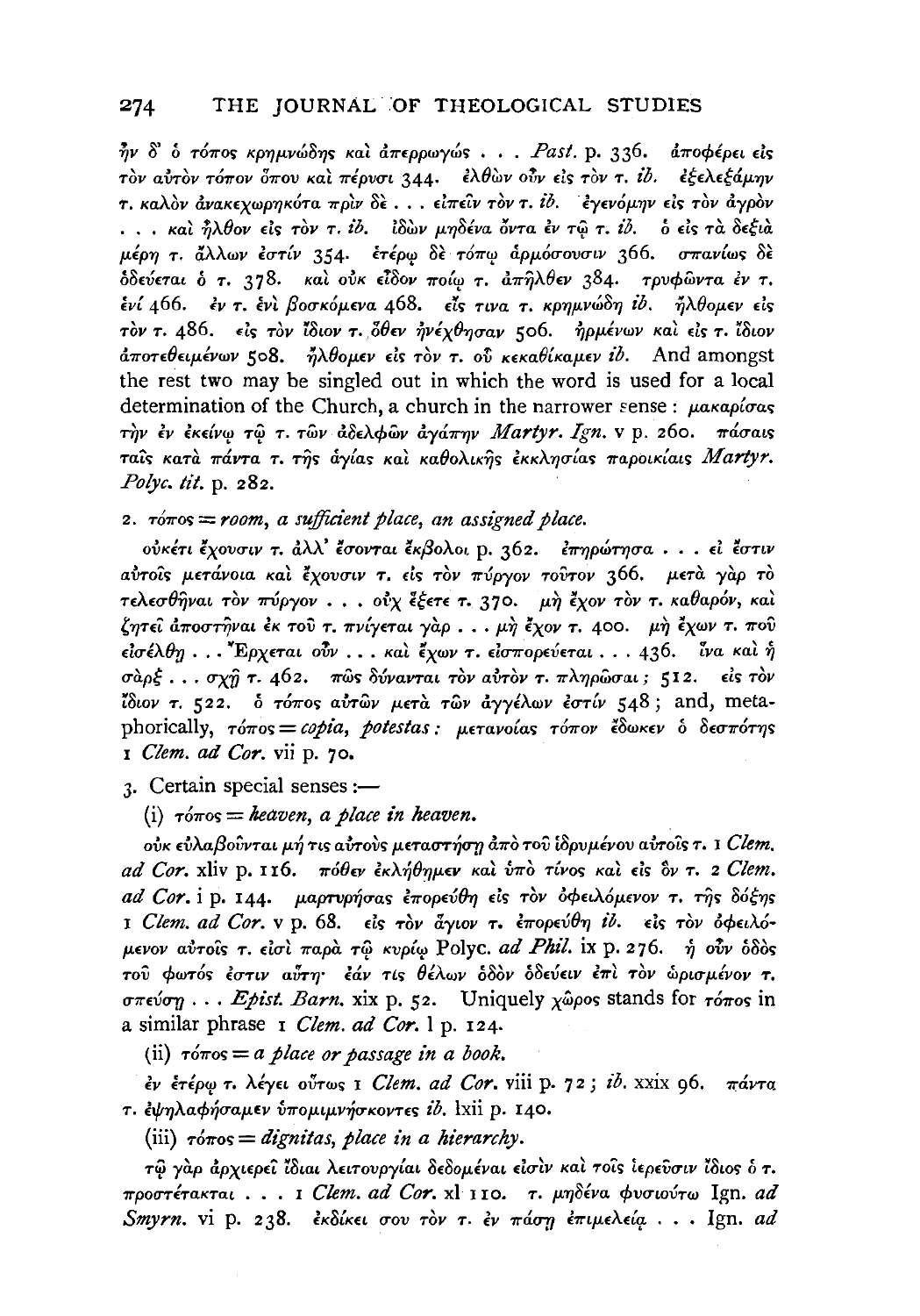*Polyc.* i p. 246. . . . Ουάλεντος, ος πρεσβύτερός ποτε εγένετο εν υμίν. ότι *WrW>* d.'}'l!O(t *TOV oo(Uvra* avr~ *r.* Polyc. *ad Phil.* xi I P· 278.

Out of this classification I reserve the following passages as having special importance because in them  $\tau$ *ó* $\tau$ *os* is combined with a genitive  $of$  definition :-

**4.** (a) είς τινα τόπον του άγρου άναχωρήσας Past. p. 344. *ήρώτησα ούν* (1> *7roZov r. rov &.ypov ib.* p. 352.

**(I mention here** *Past.* **p. 518** *J:ylv£To* **0** *T6?roS' iAapOs Kal £Vtrp£7rl<rTaTO'i*   $\tau$ <sup>00</sup>  $\pi\dot{\nu}$ *pyov.* But here the gen. is apparently partitive and therefore it does not really belong to this category.)

·If *r67ro> rov &.ypov* means 'part of the field ', there is, so far, nothing to prevent  $\tau$ *ó* $\tau$ *os*  $\chi$ *w* $\rho$ *iov* having a local sense. What will that sense be? The answer depends on the meaning of *xwp{ov,* of which word we have two examples:

 $\epsilon$ κείνον μεν εύρον έν τινι δωματίω κατακείμενον ύπερώω· κάκείθεν ήδύνατο  $\epsilon$ *is επερον χωρίον απελθείν Martyr. Pol.* p. 288. *εν γαρ τούτω τω χωρίω ξύλον γνώσεως και ξύλον ζωής πεφύτευται Epist. ad Diogn.* p. 330. (The context shews that  $\chi_{\omega\rho\acute{o}\nu} = \pi a \rho \acute{a} \delta \epsilon_{\alpha\sigma}$ .

*r67ro> xwp{ov* then, so far as this body of Greek attests, could only mean 'the part or region of the estate ' (garden plot, holding) : which here is evidently inept. And, in fine, whatever spatial sense be given to *xwp{ov, lv r67r<p will restrict that sense.* Consequently the suspicion against *xwp{ov* is confirmed.

(b) In its metaphorical sense *the. room or place* of *a person,* as *his substitute or representative.* 

*7rpoKa8'1}µ,lvov rov £mcrK67rov* (ds *r67rov ®wv) Kat rwv 7rp(cr{3vrlpwv* (ds *r67rov crvvd)p{ov Twv &.7rocrT6A.wv) Kat Twv oiaK6vwv* ••• &c. Ign. *ad Magn.*  vi p. 194. *εκάθισεν είς τον τ.<sup>1</sup> του άγγέλου Past.* 486. εκέλευσεν ούν *πάντας...μετενεχθήναι... και ετέρους... εμβληθήναι είς τον τ. αυτών* 510 *(bis).* ετέθησαν είς τον τ. των ήρμένων ib.

(I neglect the passage *είς δούλου τρόπον* (al. τόπον) ού κείται ο *νίος του*  $\Theta_{\epsilon 0}$  (*Past.* p. 460), since  $\tau \delta \pi \nu$  is a variant which, even if admitted to the text, would add nothing to the weight of the instances already cited.)

*Hie aut nusquam est quod quaerimus I* 

Here at length we come to something apposite. The sentence from ad Magn. (supported by the *Pastor* passages) is cast on the very same model as ours-

> $\pi$ ροκαθημένου είς τόπον **Θεο**ύ ... τῶν πρεσβυτέρων *1TpoK&.8'1}Tat lv* T6mi> ••• *'Pwµ,a{wv*

(for the equation  $\epsilon \, \epsilon \, \tau = \epsilon \, \nu \, \tau$ , makes no difficulty).

<sup>1</sup> Cf. p. 552, where  $\frac{dy\tau i}{dt}$  = the  $\epsilon$ *ls*  $\tau \frac{dy}{dt}$ , of this passage.